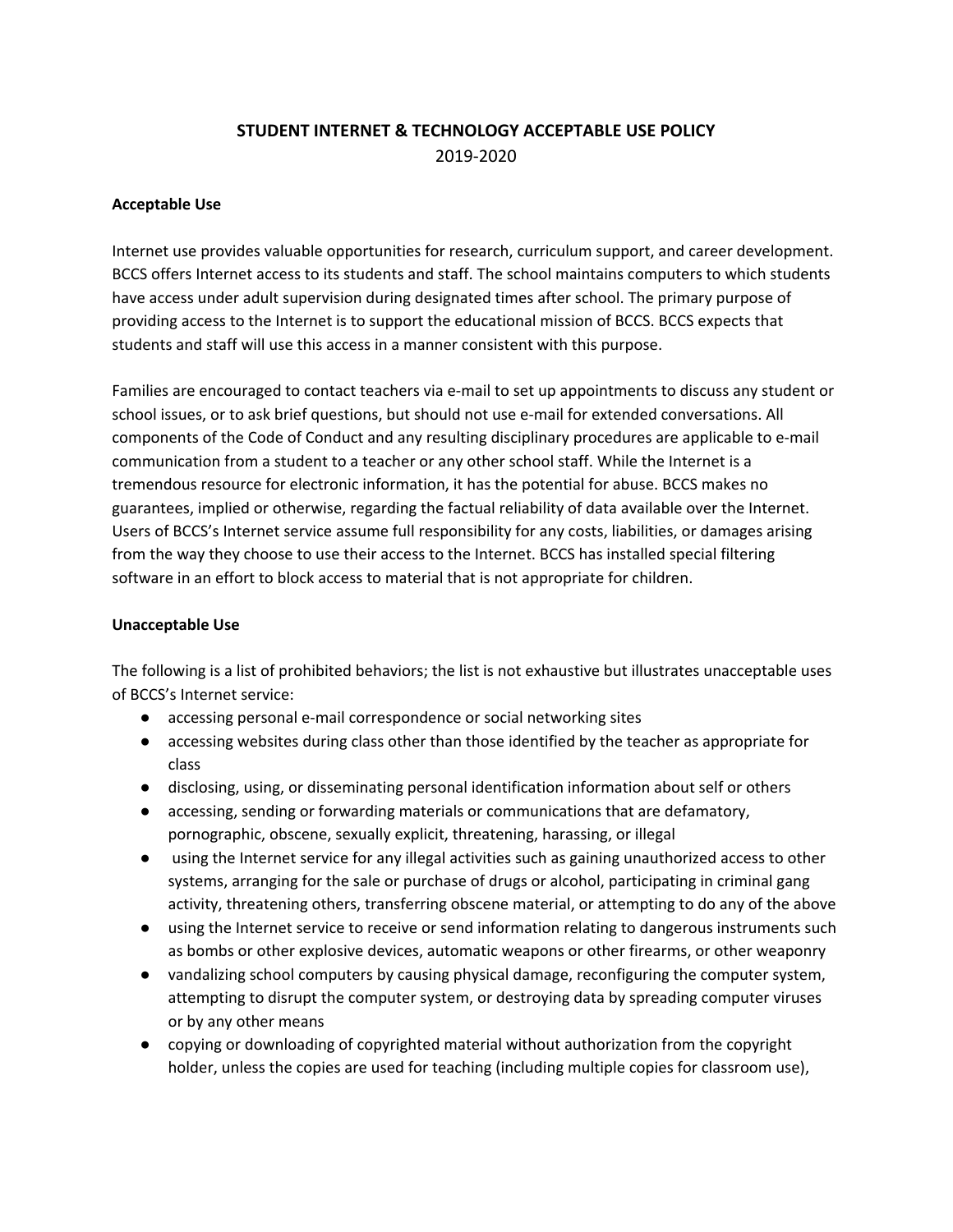scholarship, or research. Users shall not copy and forward or copy and upload any copyrighted material without prior approval of the teacher or principal

- plagiarizing material obtained from the Internet. Any material obtained from the Internet and included in one's own work must be cited and credited by name or by electronic address or path on the Internet. Information obtained through e-mail or news sources must also be credited as to sources
- using the Internet service for commercial purposes
- downloading or installing any commercial software, shareware, freeware, or similar types of material onto network drives or disks without prior permission of the teacher overriding the Internet filtering software.

## **Personal Electronic Devices**

By special permission by the classroom teacher and Principal, a student at BCCS may be allowed to use personal electronic devices (such as a digital reading device or laptop) under the following conditions:

- BCCS will not be held liable for any and all damage and/or theft that may occur. Families choose to allow their student to bring in the device at their own risk
- Students comply with all aspects of BCCS's Acceptable Use Policy. Social Networking Sites BCCS students who use social networking sites have a responsibility to maintain a safe, courteous learning environment for all in the building. Inappropriate use of social networking sites to bully other students, or to spread false information about students or teachers, even if this takes place outside of school on personal computers or phones, may be cause for disciplinary action, in accordance with M.G.L.c.71  $\approx$  370. Safety Issues Use of the Internet has potential dangers. Users are encouraged to read two brochures regarding Internet safety that the Massachusetts Attorney General's Office has prepared. The brochures are entitled: "The Internet, Your Child and You" [\(http://www.aps1.net/DocumentCenter/Home/View/448\)](http://www.aps1.net/DocumentCenter/Home/View/448) and "What Every Parent Should Know and Internet Safety: Advice from Kids Who Have Faced Danger Online" [\(http://www.aps1.net/DocumentCenter/View/447/intsafe?bidId=\)](http://www.aps1.net/DocumentCenter/View/447/intsafe?bidId=).
- The following are basic safety rules pertaining to all types of Internet applications.
	- Never reveal any identifying information such as last names, ages, addresses, phone numbers, parents' names, parents' employers or work addresses, or photographs
	- $\circ$  Use the "back" key whenever you encounter a site that you believe is inappropriate or makes you feel uncomfortable Immediately tell your advisor if you receive a message that you believe is inappropriate or makes you feel uncomfortable
	- Never share your password or use another person's password. Internet passwords are provided for each user's personal use only. If you suspect that someone has discovered your password, you should change it immediately and notify your advisor
	- Users should not have an expectation of privacy or confidentiality in the content of electronic communications or other computer files sent and received on the school computer network or stored in the user's directory or on a disk drive. BCCS reserves the right to examine all data stored on diskettes involved in the user's use of BCCS's Internet service. Internet messages are public communication and are not private. All